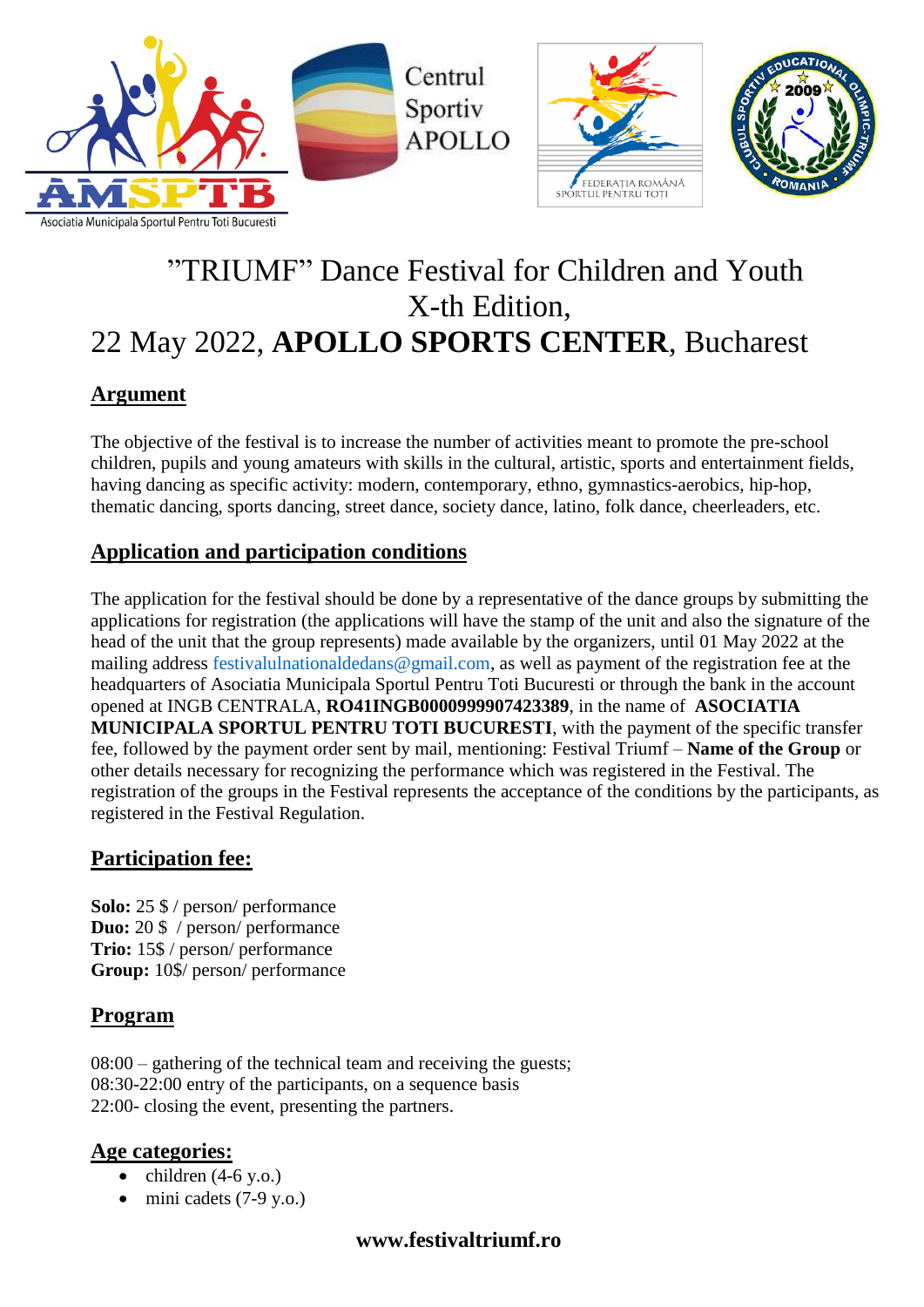- cadets  $(10-12 \text{ y.o.})$
- $\bullet$  juniors (13-15 y.o.)
- $\bullet$  seniors (+16 y.o.)

# **Prizes**

For **Solo, Duo** and **Trio** categories each participant receives a **diploma and a trophy,** for **groups** category each participant receives a **diploma and a medal,** and the **institution** (the coordinator of the group) receives a **trophy/ institution.**

#### **SPECIAL PRIZES:**

- TROPHY OF THE FESTIVAL FOR THE BIGGEST GROUP

- TROPHY OF THE FESTIVAL FOR THE MOST BEAUTIFUL COSTUMES

- TROPHY OF THE FESTIVAL FOR THE BEST ARTISTIC IMPRESSION

\* The special prizes will be posted on the website the next day, and for receiving them the coordinator of the group should come and pick them from the headquarters of the Club, or at their request they will be sent by courier.

# **General rules:**

- Staff - will be at your disposal for any information you want or if you need help. Staff members will be recognized due to their uniform.

- A band must consist of at least 5 people;

- Solo, Duo or Trio formations can participate with one, two or **up to maximum 3 dances**, the duration of a dance should not exceed 3:30 min;

- The order of entry of the teams is determined by the organizers and will be posted on the website: **www.festivaltriumf.ro** until 19.05.2022 at 20:00;

- The team may be of girls, boys or mixed;

- Participants are directly responsible for the quality of the music and the musical support;

- Abusive language, vulgar and violent expressions or suggesting violence are forbidden in performing choreography.

- The clothing of the participants will be decent, tasteful, according to their age and the type of dance performed.

- Music must be sent by mail: **festivalulnationaldedans@gmail.com** until 19.05.2022 (please specify in the mail the name of the participating group and the name of the song), and brought for verification on the day of the festival in mp3 format and audio on stick.

- The organizers reserve the right to refuse to register a troop as a result of inappropriate behavior, as well as after reaching the maximum number of participants / artistic moment (performance).

- If, for various reasons, a competitor or a team member cancels their participation in the festival activities, **they will not be entitled to the reimbursement of the registration fee**.

- Registration confirmation can be verified at any time by visiting **www.festivaltriumf.ro**

- We reserve the right to check the age of the participants and if the number of participants on stage during the artistic moment is equal to the number of participants registered in advance.

- Jury decisions must be respected, in view of their competence and the amount of work involved, which require increased attention. No dancer or any other participant can disturb the jury members during the judging. Any observation or lack of respect for a jury member will be penalized by the organizer of the competition.

- Please keep clean in all access areas, toilets and changing rooms.

- Please do not block the lanes, stairwells and emergency exits.

#### **www.festivaltriumf.ro**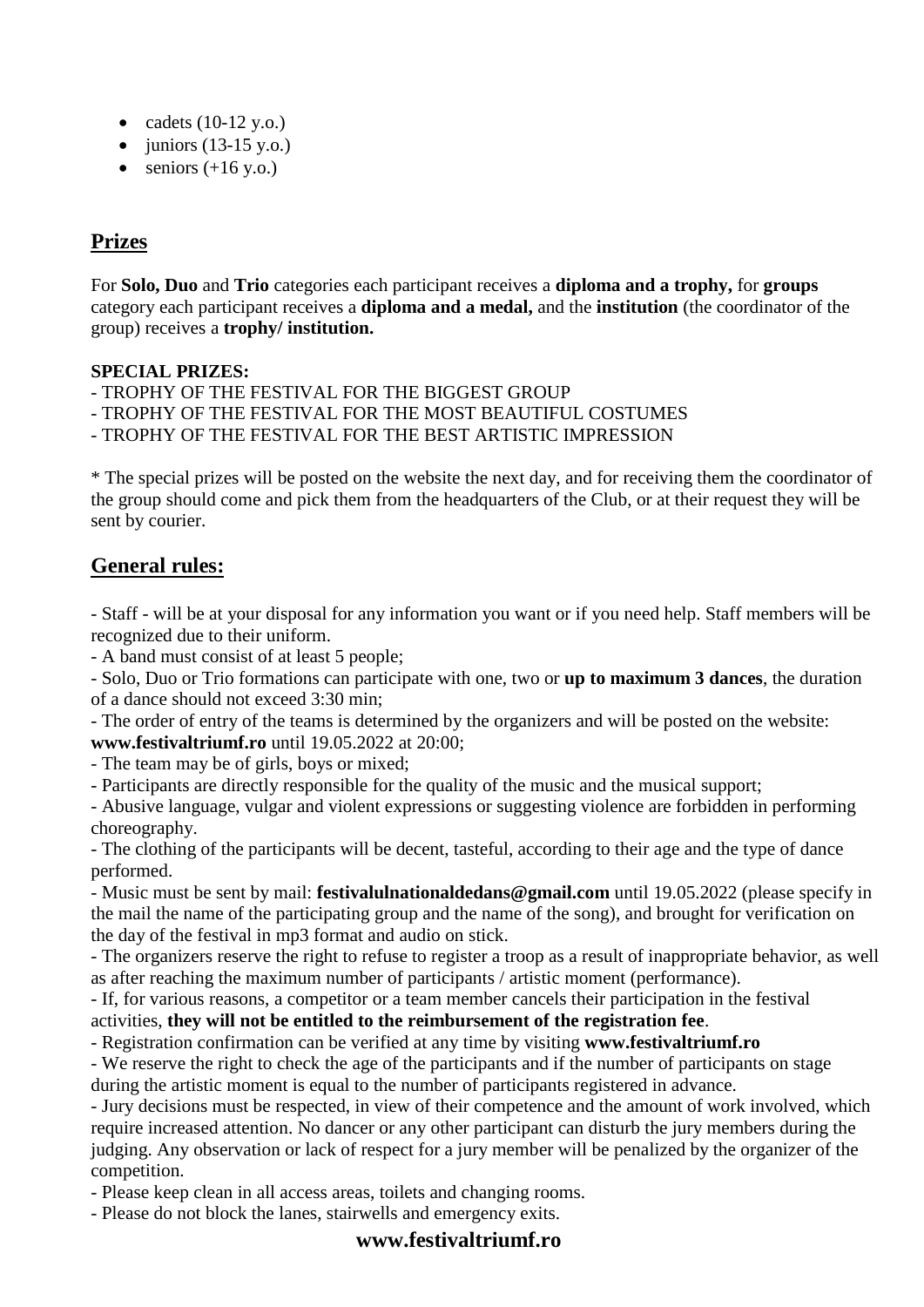- Stage property that may cause disservice to other participants (eg oil, fluff, talcum powder, etc.) are forbidden.

- Special effects such as open fire or fireworks are forbidden.

- Accessories are allowed as long as they are placed quickly before choreography begins and taken off the stage at the end of the performance by the dancers.

- By participating in the contest, the participants (dancers, teachers, coaches, choreographers) agree that the organizers use any media content in which they appear (photos, video clips, etc.). Participants will not be entitled to claim material benefits or money in return for the media content they appear in.

- The group's attendant is directly responsible for the health status and integrity of the team with which they participate in the Festival, as well as the copyright for the distribution of the chosen songs.

#### **Sections:**

- 1. Modern Dance
- 2. Folk Dance
- 3. Sports Dancing
- 4. Calisthenics
- 5. Aerobics Gymnastics
- 6. Artistic Gymnastics
- 7. Acrogym
- 8. Aerobic step/ Aerobic dance
- 9. Contemporary Dance
- 10. Thematic Dancing
- 11. Musical
- 12. Ballet
- 13. Latino
- 14. Urban Dance (Street dance, Hip Hop, Breakdance etc)
- 15. Chorographic Fantasy
- 16. Cheerleaders Dancing
- 17. Character Dancing (oriental, gypsy, Spanish Polish, Russian, Greek, etc.)
- 18. Open Dance (any style of dancing, not comprised in the ones mentioned above)

#### **Final considerations**

The technical and/or organizational details and not included in the regulation will be settled by the organizing committee and posted on the site: **[www.festivaltriumf.ro](http://www.festivaltriumf.ro/)** or on Facebook : Festivalul de Dans "Triumf"

**\*This regulation may be modified as necessary, on a proposal from the organizing committee, each team coordinator being responsible for tracking possible changes on the site.**

**Director of the Festival:** Iavin Natalia: 0722839688; **Email:** [festivalulnationaldedans@gmail.com;](mailto:festivalulnationaldedans@gmail.com) **Site:** [www.festivaltriumf.ro](http://www.festivaltriumf.ro/) **Facebook:** Festivalul de Dans "Triumf"